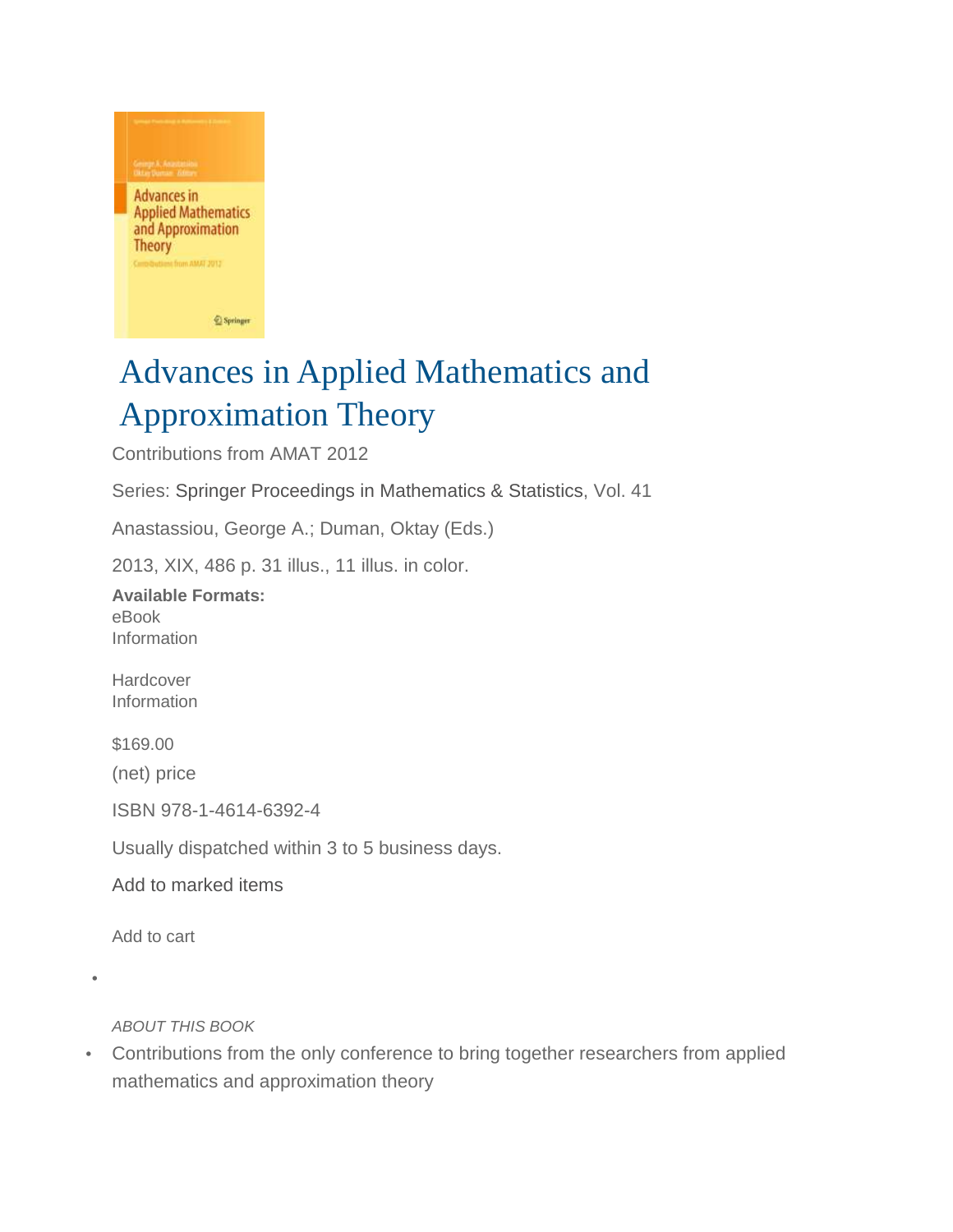• Featuring clearly presented and unique contributions of the most recent advances in the field

Advances in Applied Mathematics and Approximation Theory: Contributions from AMAT 2012 is a collection of the best articles presented at "Applied Mathematics and Approximation Theory 2012," an international conference held in Ankara, Turkey, May 17-20, 2012. This volume brings together key work from authors in the field covering topics such as ODEs, PDEs, difference equations, applied analysis, computational analysis, signal theory, positive operators, statistical approximation, fuzzy approximation, fractional analysis, semigroups, inequalities, special functions and summability. The collection will be a useful resource for researchers in applied mathematics, engineering and statistics.

**Content Level »** Research

**Keywords »** AMAT 2012 - Approximations and Expansions - Fractional Calculus - Numerical Analysis - Ordinary and Partial Differential Equations - Time Scales

**Related subjects »** Analysis - Applications - Dynamical Systems & Differential **Equations** 

## TABLE OF CONTENTS

Approximation by Neural Networks Iterates. George A. Anastassiou.- Univariate Hardy Type Fractional Inequalities. George A. Anastassiou.- Statistical Convergence on Time Scales and its Characterizations. Ceylan Turan and Oktay Duman.- On the g-Jacobi Matrix Functions Bayram C¸ ekim and Esra Erkus¸-Duman.-Linear Combinations of Genuine Sz´asz-Mirakjan-Durrmeyer Operators. Margareta Heilmann and Gancho Tachev.- Extensions of Schur's Inequality for the Leading Coefficient of Bounded Polynomials with Two Prescribed Zeros. Heinz-Joachim Rack.- An Example of Optimal Nodes for Interpolation Revisited. Heinz-Joachim Rack.-Theory of Differential Approximations of Radiative Transfer Equation. Weimin Han, Joseph A. Eichholz and Qiwei Sheng.- Inverse Spectral Problems for Complex Jacobi Matrices. Gusein Sh. Guseinov.- To Approximate Solution of Ordinary Differential Equations, I. Tamaz S. Vashakmadze.- A Hybrid Method for Inverse Scattering Problem for a Dielectric. Ahmet Altundag.- Solving Second Order Discrete Sturm-Liouville BVP Using Matrix Pencils. Michael K. Wilson and Aihua Li.- Approximation Formulas for the Ergodic Moments of Gaussian Random Walk with a Reflecting Barrier. Tahir Khaniyev, Basak Gever and Zulfiyya Mammadova.-A Generalization of Some Orthogonal Polynomials. Boussayoud Ali, Kerada Mohamed and Abdelhamid Abderrezzak.-Numerical Study of the High-Contrast Stokes Equation and its Robust Preconditioning. Burak Aksoylu and Zuhal Unlu.- Extension of Karmarkar's Algorithm for Solving an Optimization Problem. El Amir Djeffal, Lakhdar Djeffal and Djamel Benterki.- State Dependent Sweeping Process with Perturbation. Tahar Haddad and Touma Haddad.- Boundary Value Problems for Impulsive Fractional Differential Equations with Non-Local Conditions. Hilmi Ergoren and M. Giyas Sakar.- The Construction of Particular Solutions of the Nonlinear Equation